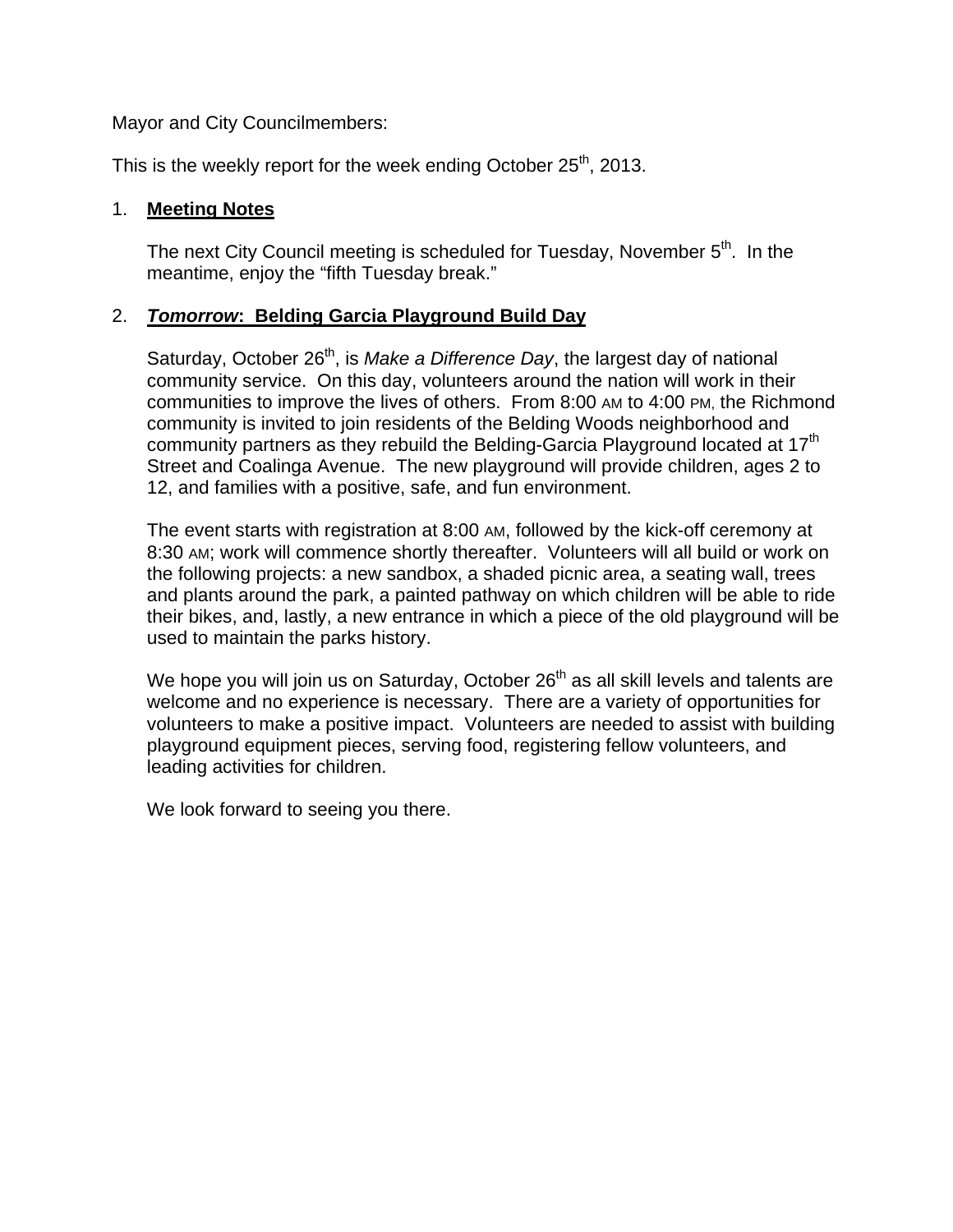

# 3. **North Richmond Green Fest**

On Saturday, October 19<sup>th</sup>, the City of Richmond Environmental and Health Initiatives, in partnership with Self Sustaining Communities, provided community members with free blueberry, olive and pomegranate plants at the North Richmond Green Fest. The plants were another generous donation to the Richmond community from Tom Burchell and Burchell Nursery. Community members also enjoyed music, education and entertainment on the field outside Shields Reid Community Center.

For more information on future garden giveaways and other City Environmental and Health Initiatives, visit www.richmondenevironment.org and sign-up for the City Environmental and Health Initiatives at http://www.ci.richmond.ca.us/list.aspx.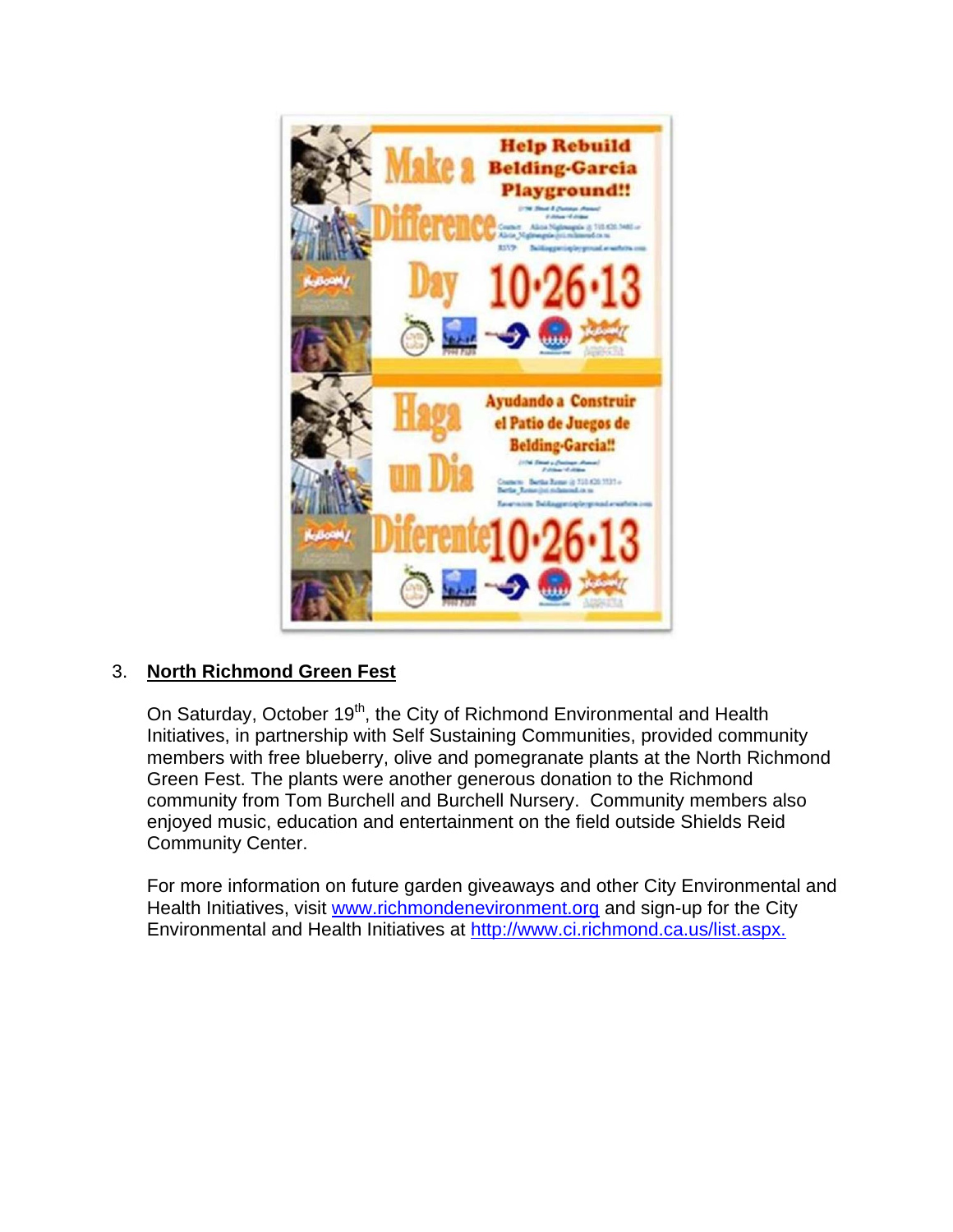



### 4. **Draft Richmond Livable Corridors Form-Based Code Available for Public Comment**

The Planning Department has announced the availability of the Draft Richmond Livable Corridors Form-Based Code (FBC). The FBC will replace the existing zoning and set the rules for development along San Pablo Avenue, Macdonald Avenue, and 23<sup>rd</sup> Street and their surrounding areas.

The draft FBC is available online at draft livable corridors. Hard copies are also available for viewing at the Planning Division Counter at 450 Civic Center Plaza, 2nd Floor, and at the Richmond Main Library at 325 Civic Center Plaza. The public review and comment period will be from October  $9<sup>th</sup>$  through December  $9<sup>th</sup>$ , 2013.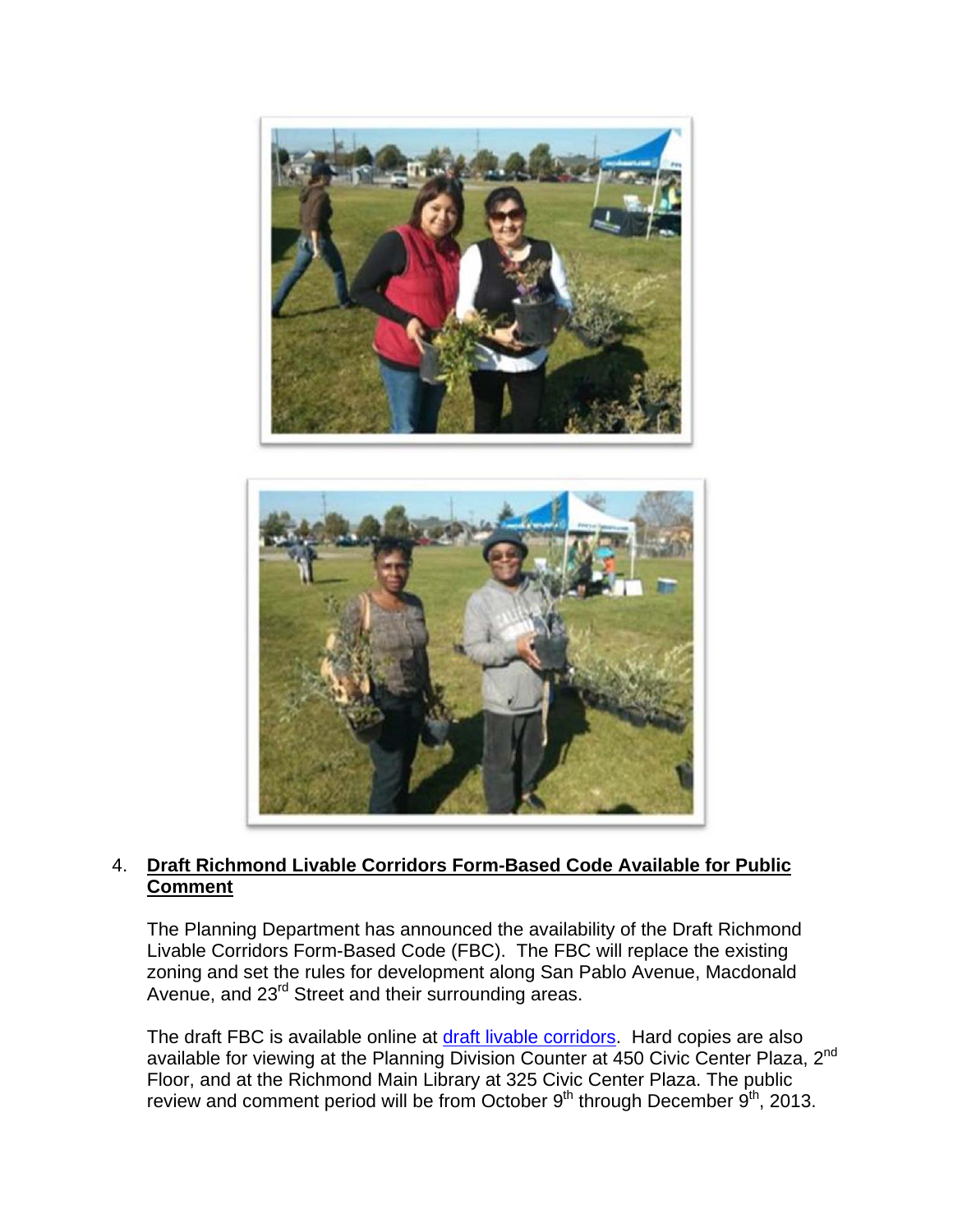Written or emailed comments should be sent to:

Lina Velasco, Senior Planner Richmond Planning Division 450 Civic Center Plaza Richmond, CA 94804 Lina\_Velasco@ci.richmond.ca.us

This project is funded in part by a Sustainable Communities Planning Grant awarded by the California Strategic Growth Council.

### 5. **Code Enforcement Unit Update**

The Code Enforcement Parking Unit, Public Works, Engineering, and Solid Waste departments recently collaborated on a project to repair and replace damaged and missing street sweeping signage. Staff worked identify the neighborhoods with an immediate need to provide adequate signage, order the materials, repair or replace signage, notify the affected residents, and implement the new sweeper coverage.

As part of the project, RichmondBuild students received training from Public Works staff and were hired to conduct the sign repair and installation for all of the project areas.

The first area receiving attention is within the Iron Triangle neighborhood on  $6<sup>th</sup>$  and 7<sup>th</sup> Street, between Bissell Avenue and Lincoln Avenue. This residential area has been part of the commercial sweep schedule, but the community expressed a desire to be included in the residential sweep schedule. The next project area to receive attention will be Belding Woods.



Sign installation by Eddie Nunez, RichmondBuild Instructor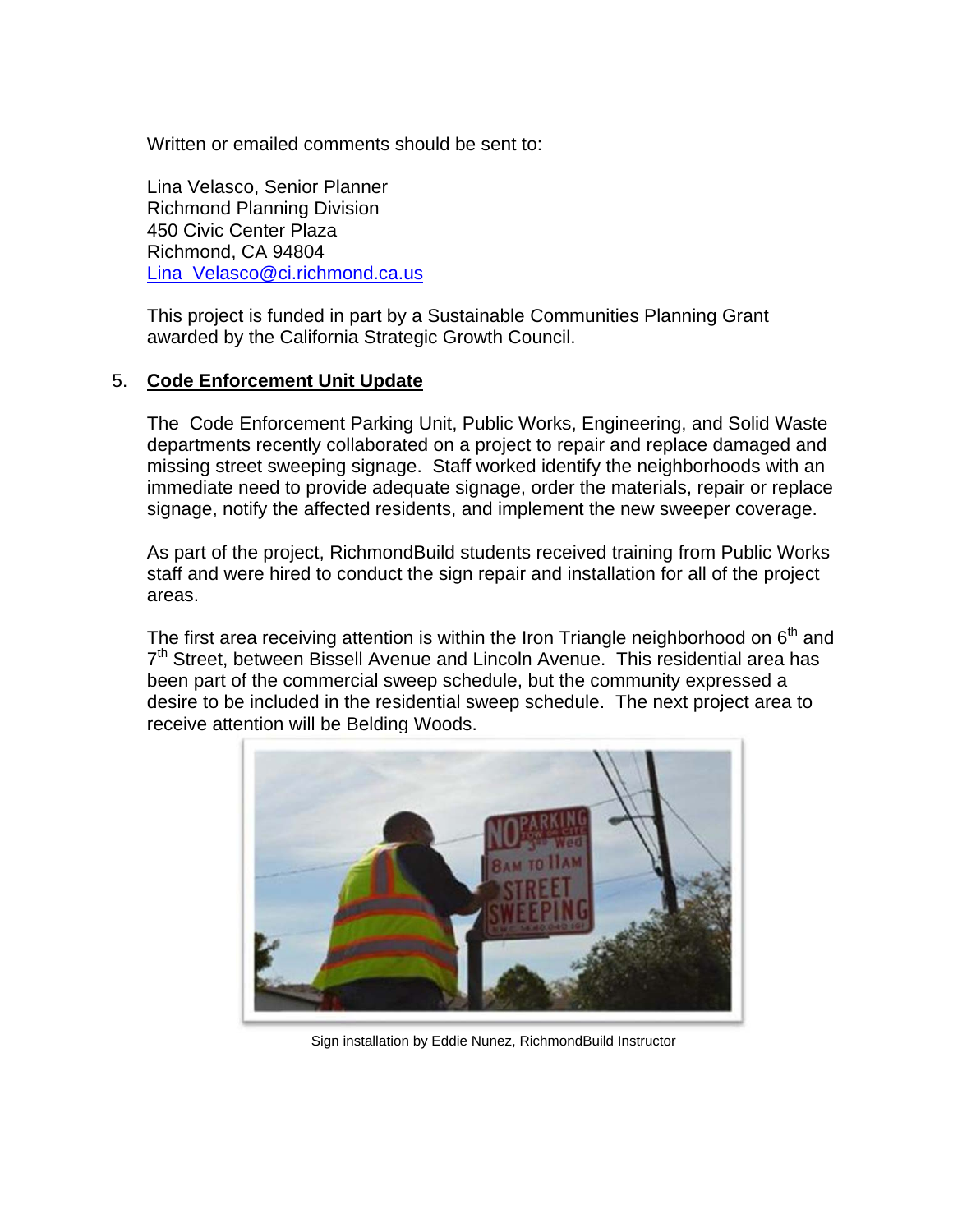### 6. **Breast Cancer Awareness Month**

Finance staff members supported Local 188's efforts to raise funds for breast cancer awareness by purchasing and wearing their pink "Richmond Fire" T-shirts.



## 7. **2013 Community Survey Available to All Richmond Residents to Complete**

If your household was not one of the 3,000 households selected to receive the survey, but you would like to provide feedback to the city, then now is your chance. The 2013 Richmond Community Survey can now be completed by ALL Richmond residents by accessing the links below.

- English: http://www.n-r-c.com/survey/richmond2013survey.htm
- Spanish: http://www.n-r-c.com/survey/richmond2013encuesta.htm

Feel free to contact LaShonda Wilson-White in the City Manager's office at (510) 620-6828 with questions, comments, or to obtain a paper copy of the survey. Your input can help make the City of Richmond a better place to live, work and play. The survey will only be available through the month of October. We currently have over 300 surveys submitted and we look forward to receiving your feedback!

Editor's note: The Affordable Care Act has a significant impact on the health of the Richmond community. Estimates are that over 20,000 Richmond residents are currently uninsured and eligible for either Medi-Cal or through Covered California. As a result, we are attempting to raise awareness about programs for enrollment. Please see the two items below.

# 8. **Affordable Care Act Open Enrollment Now Available**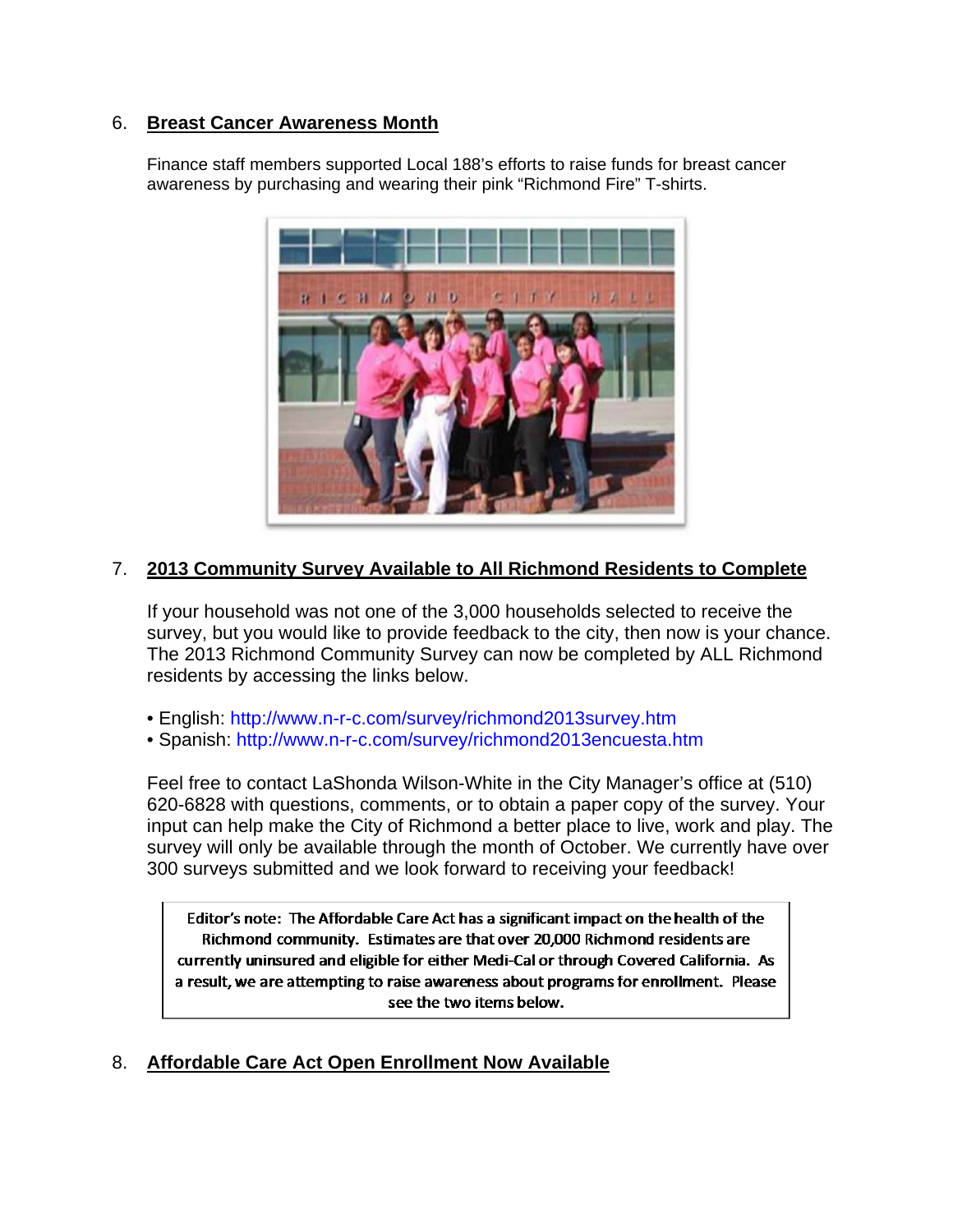Open Enrollment for Covered California began October 1, 2013. To begin your enrollment, please call the Covered California's telephone help line at 1-800-300- 1506 or visit the Covered California website at https://www.coveredca.com/. Interpreters in multiple languages are available on the telephone help line. A few important things to know:

- Open enrollment is October 1 March 31, coverage can begin January 1, 2014.
- Coveredca.com will allow consumers to make apples-to-apples comparisons of plans before enrolling, including premiums, deductibles and out-of-pocket expenses.
- Many Californians will qualify for financial assistance to help make premiums more affordable.
- Covered CA recommends having the following household information available when enrolling: contact information for all household members applying for coverage, ID numbers such as social security or immigration information, income and tax filing status.

Affordable Care Act Frequently Asked Questions addressed by Contra Costa Health Services can be found at http://cchealth.org/aca/faq.php.

Please consider these other Affordable Care Act resources for Richmond and Contra Costa County residents:

| <b>Resource</b>                                                                                        | <b>Website</b>                 | <b>Phone</b>   |
|--------------------------------------------------------------------------------------------------------|--------------------------------|----------------|
| <b>Contra Costa Health Services:</b><br><b>Health Care Reform and Contra</b><br><b>Costa Residents</b> | http://cchealth.org/aca/       | n/a            |
| <b>Community Clinic Consortium:</b><br>Morgan Westfall or Jennifer<br>Arevalo                          | http://clinicconsortium.org/   | (510) 233-6230 |
| <b>Lifelong Medical Care:</b><br><b>Enrollment Department</b>                                          | http://www.lifelongmedical.org | (510) 231-9816 |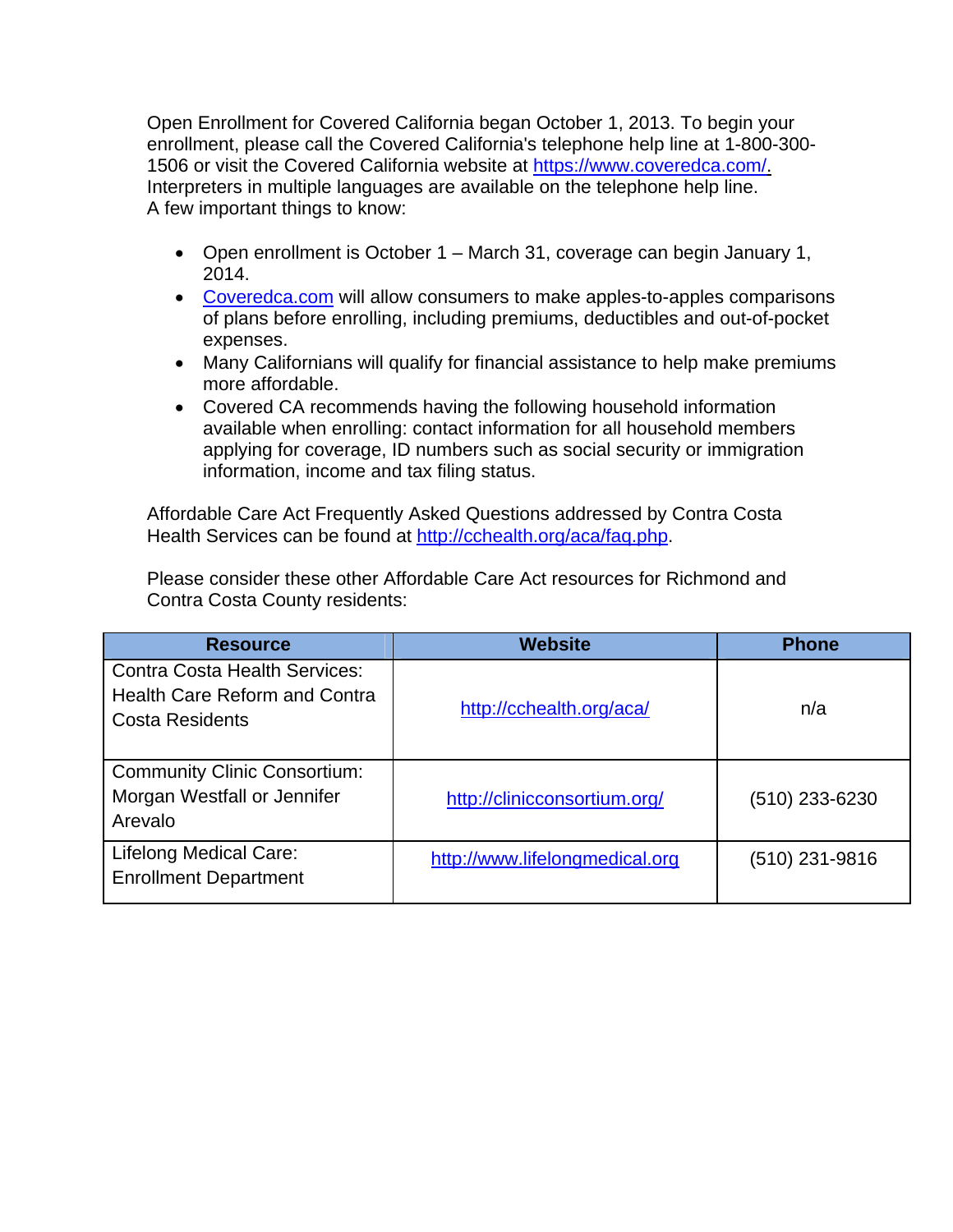

## 9. **Affordable Care Act Workshop**

On Wednesday, October 30<sup>th</sup>, at 6:00 PM, the City of Richmond is co-hosting a workshop to engage residents on the Affordable Care Act (ACA). Participants will have the opportunity to learn about how the ACA will be implemented in California, an overview of the Low-Income Health Program (LIHP), and health services that are provided for all ages from LifeLong Medical Care. Refreshments will be served at 5:30 PM.

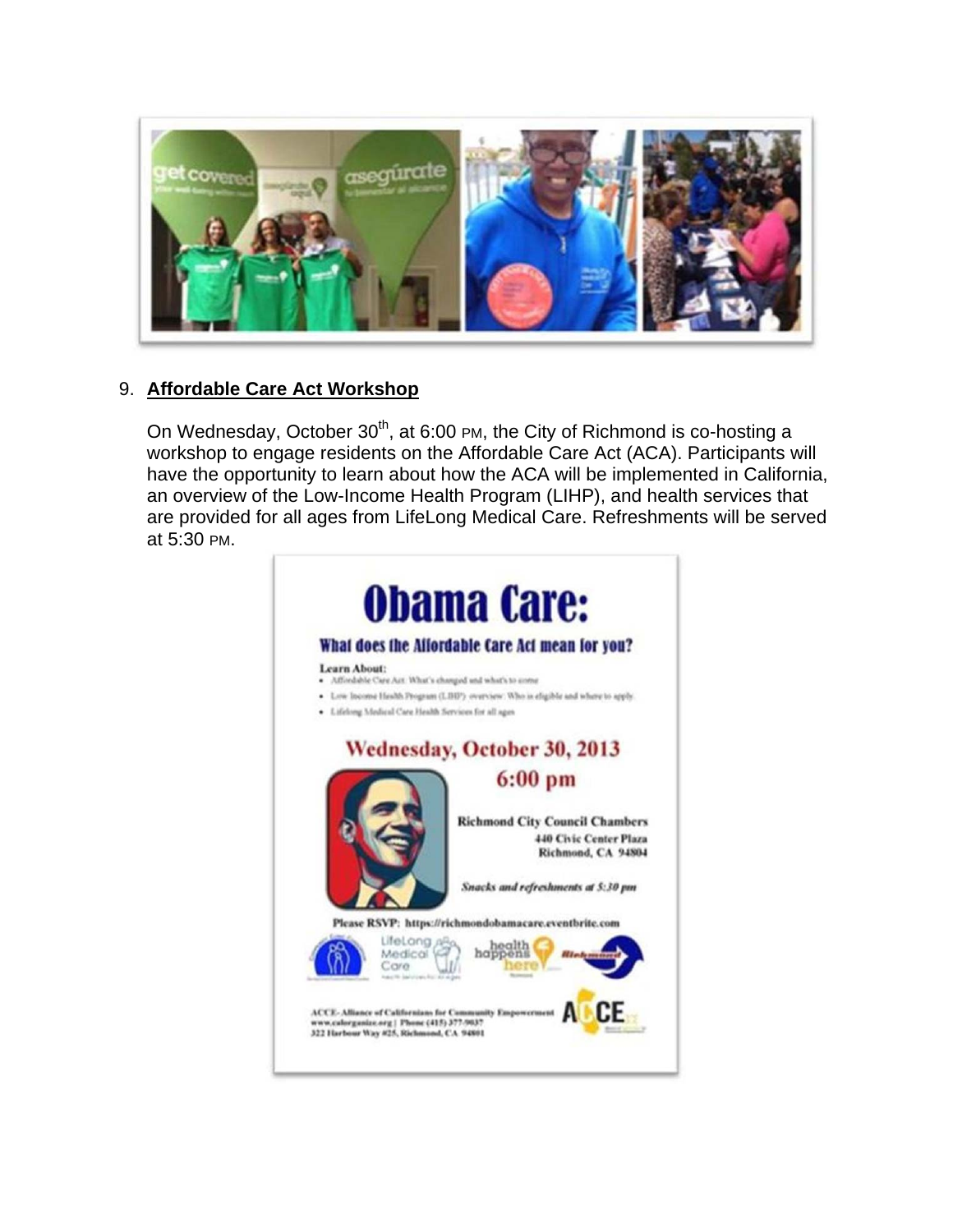

# 10. **"The City Manager Chronicles"**

As introduced in my last *Weekly Report*, I have listed below some of the topics for meetings that I have recently attended in the hope that it provides an idea of the varied issues with which our organization deals routinely.

Meeting topics during the past week have included:

- Several meetings with City staff members and staff from Richmond Sanitary Service to discuss solid waste collection and post collection agreements, including enhanced collection services and rates;
- Meeting with UC Berkeley and Lawrence Berkeley National Lab staff members to discuss the UC Haas School of Business Social Sector Solutions study regarding maximizing the economic impact of the Richmond Bay Campus;
- Discussion with Dr. Wendell Brunner, Contra Costa Health Services, regarding the status of the Richmond Health Equity Partnership project;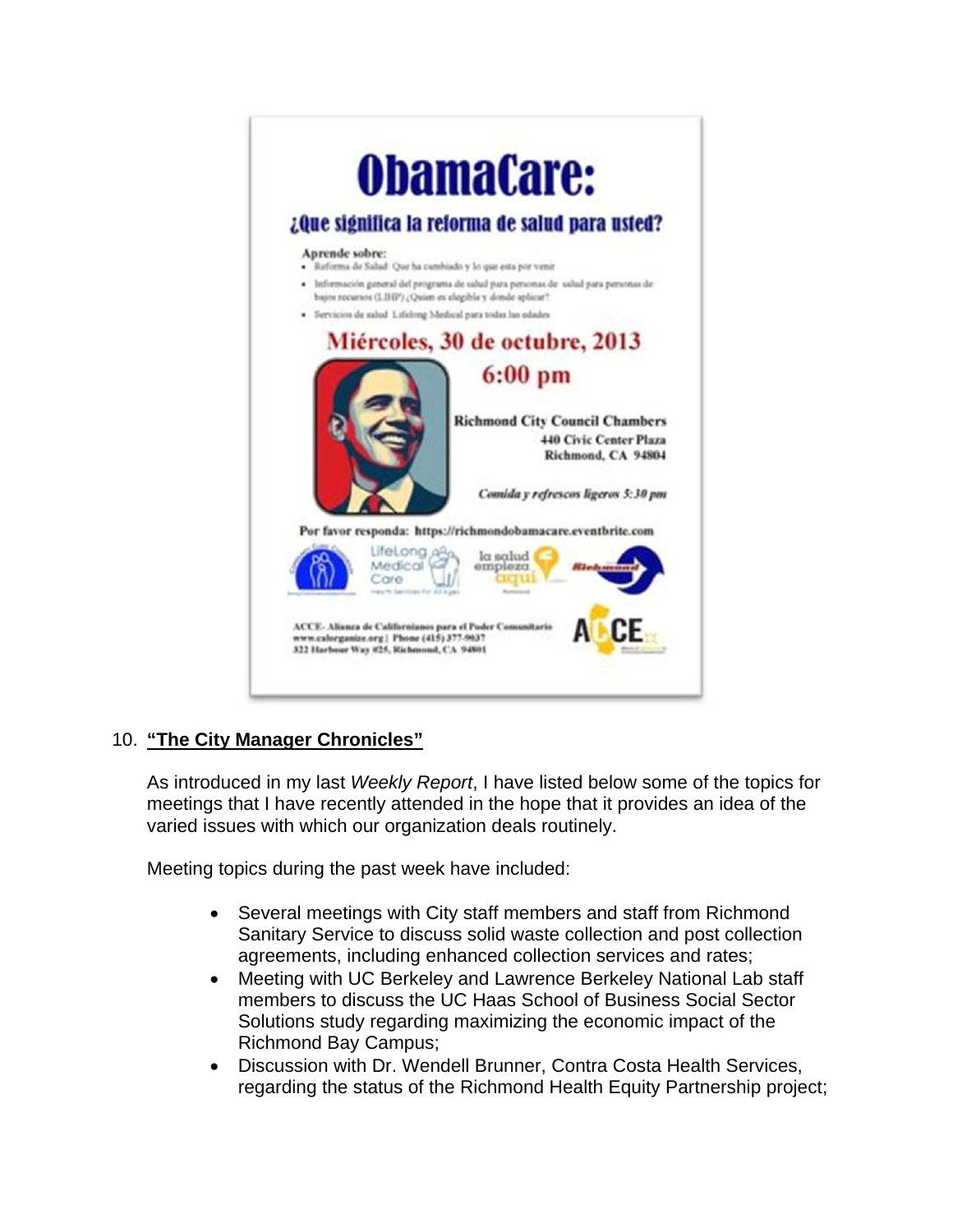- Monthly meeting with the Richmond Health Equity partners;
- Monthly meeting with Finance staff to review balance sheet, budget, and grant status;
- Meeting with Finance staff to discuss ways in which to re-balance the FY 2013-14 budget in the context of lower property tax revenues;
- Attendance at the monthly West County Mayors meeting;
- Meeting with Finance and Housing program staff on HUD funding/compliance issues;
- Meeting with potential grant funders of park projects;
- Meeting with potential grant funders of community health projects.

These meetings were in addition to attending the regular management staff meeting, agenda planning, reviewing staff reports to the City Council, doing department head "check-ins," having discussions on various personnel matters, and having short discussions with staff, community members, members of the press, etc.

Please feel free to contact me if you have any questions about the substance of these or any other topics.

### 11. **Recreation Highlights**

### Richmond Fall Fest

Join the Recreation Department in the City-wide Richmond Fall Fest at the Richmond Plunge in Pt. Richmond on Saturday, October  $26<sup>th</sup>$  from 10:00 AM to 2:00 PM. Families and friends can enjoy food, face painting, pumpkin painting, mystery games, and a children's play area. Bring your bathing suit for the amazing floating pumpkin patch!

### Disabled Peoples Recreation Center

The Disabled People's Recreation Center (DPRC) is all decorated and set for the annual Halloween Dance which will be held in the multi-purpose room on Friday, October 25<sup>th</sup>. The Adult Morning Program and Therapeutic Interactive Recreation Program participants are all excited and ready for a spooky good time!

The Holiday Craft Fair (Fair) is also around the corner, on Saturday, November  $2<sup>nd</sup>$ . Participants have been working diligently on their famous sun catchers and stepping stones. If you are interested in visiting the Fair, or would like to reserve a table to sell your wares, please contact staff at (510) 620-6815 for more information.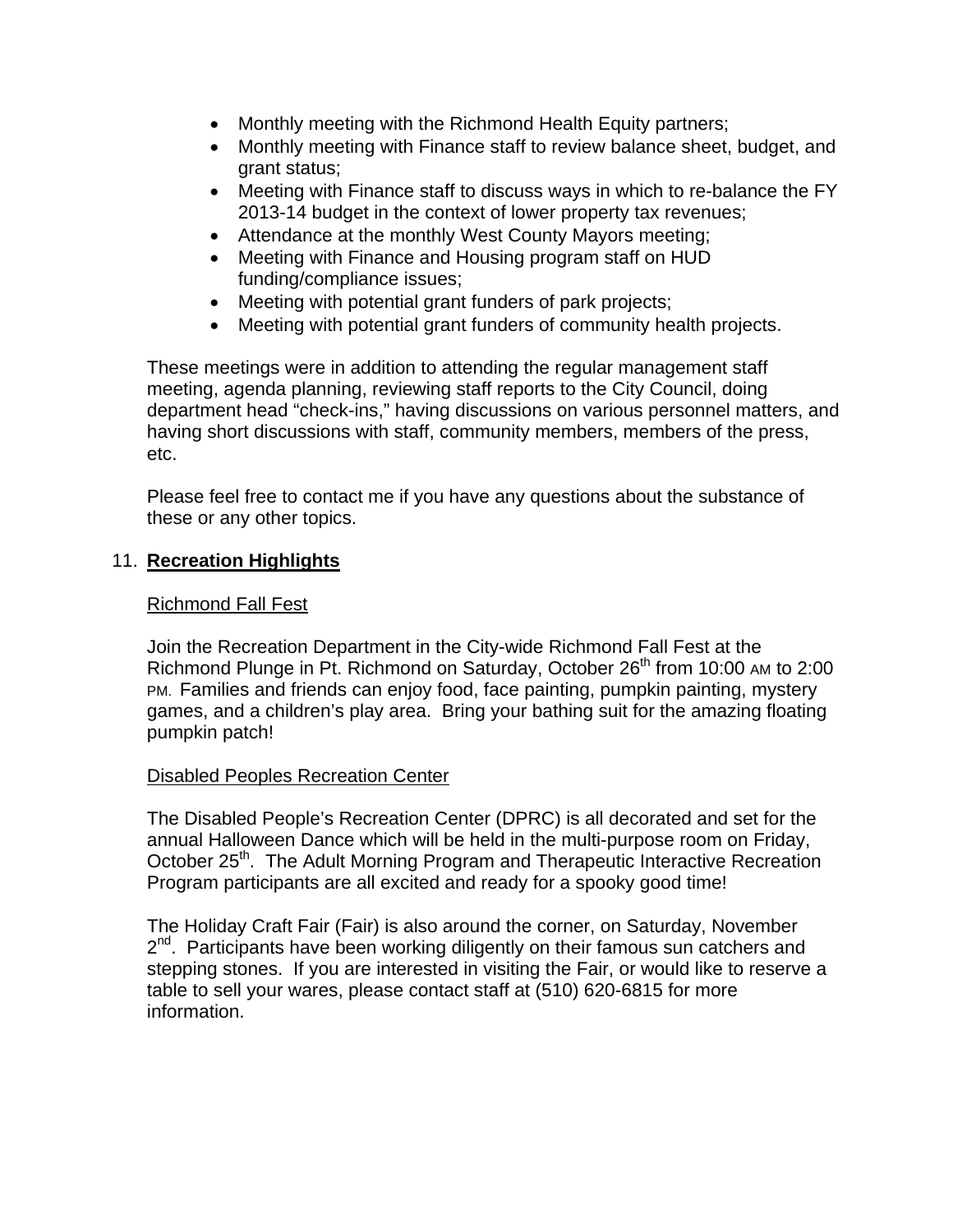#### Senior Center

The Senior Center will host its annual Halloween Party on Saturday, October  $26<sup>th</sup>$ . There will be a costume contest and the Richmond Fire Department will be present to help serve meals. For ticket information contact the Senior Center at (510) 307-8087.

#### Karaoke

Karaoke continues every  $3<sup>rd</sup>$  Monday from 6:00 PM to 8:30 PM at the Richmond Recreation Complex. Music ranges from Gospel and Jazz to Rhythm & Blues. Prizes will be awarded during the 30 minutes of friendly competition. Ages 18 years and older are welcome and it costs \$5 per person and \$10 per family to attend this event. For more information call please call (510) 620-6793.

#### Basketball Tournament

A Call to Action "Tri Every Angle to Reach Every Angle" 3-on-3 Community Basketball Tournament will be held at Booker T. Anderson Park on Sunday, October 27<sup>th</sup> from 10:00 AM to 4:00 PM. Free breakfast and lunch will be served. There will be live Gospel music played throughout the day. Tournaments and games will be played with prizes and gifts.

#### 12. **Public Works Updates**

Facilities Maintenance: Carpenters installed a back splash at Fire Station #67, replaced the theater shades in the library, replaced the tile in the captains' room at Fire Station #68, and continued with the maintenance of the gym floor repair at the Richmond Recreation Complex.



Richmond Recreation Complex Gym Floor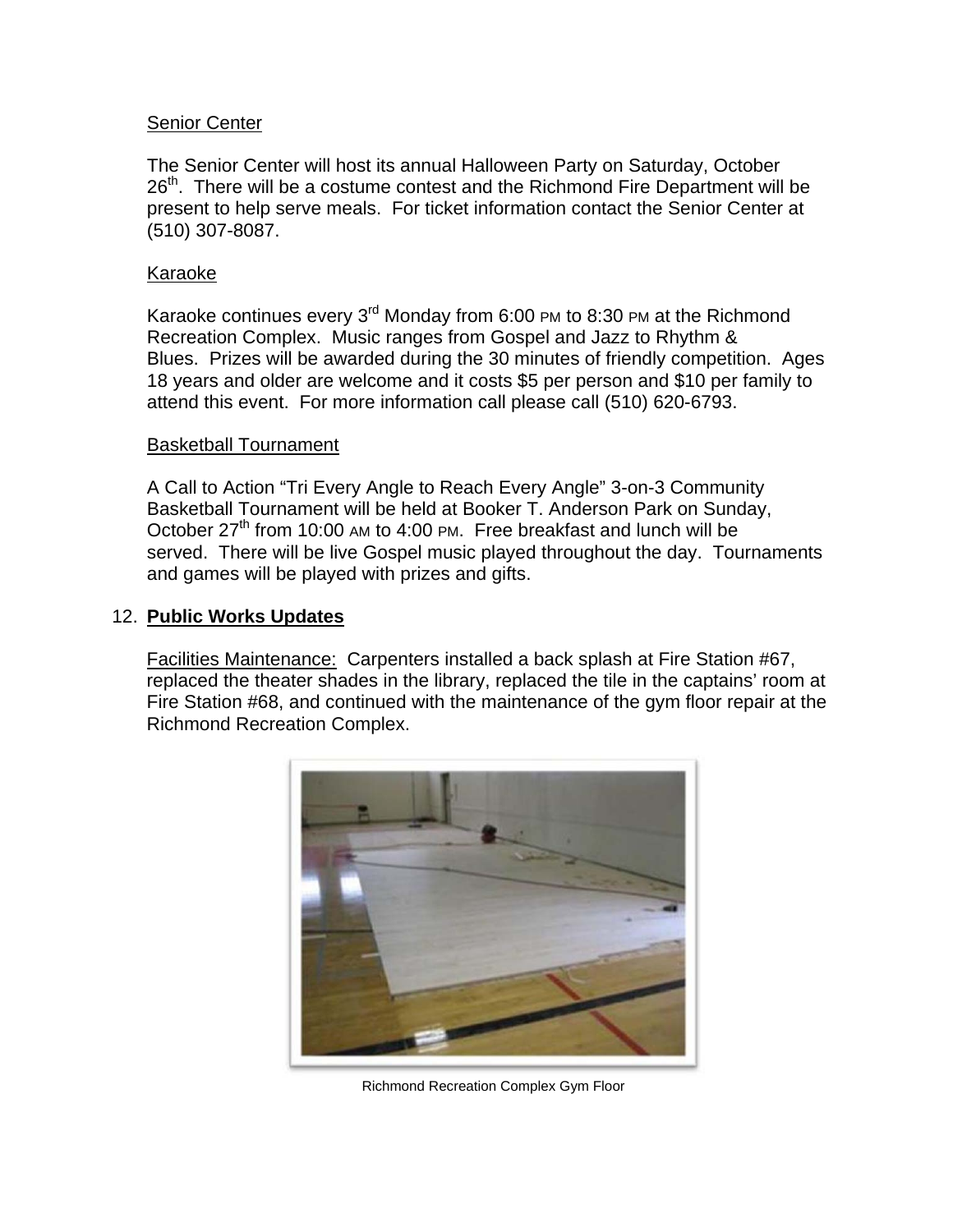Stationary Engineers completed repairs to the strainer at the Plunge, changed the gas valve on the Library boiler, repaired the air conditioning in the Police Athletic League building, replaced the backflow device at the Plunge, completed maintenance to the air conditioning units at Civic Center Plaza, cleared sewer lines to buildings, replaced the coil in the fan room of the Auditorium, oversaw the completion of the installation of the Auditorium boilers, and repaired the water level sensors for the Swim Center pool.



Auditorium Boilers

Electricians repaired additional wire theft on Seacliff Drive, removed knocked down street light on 23<sup>rd</sup> Street and Coalinga Avenue, repaired a knocked down signal on San Pablo Avenue and Solano Avenue, relamped Marina Bay Parkway and Regatta Boulevard, installed the circuits for the ADA doors at Civic Center Plaza, and repaired the gate at the Corporation Yard.



Light Repair on 23<sup>rd</sup> Street and Coalinga Avenue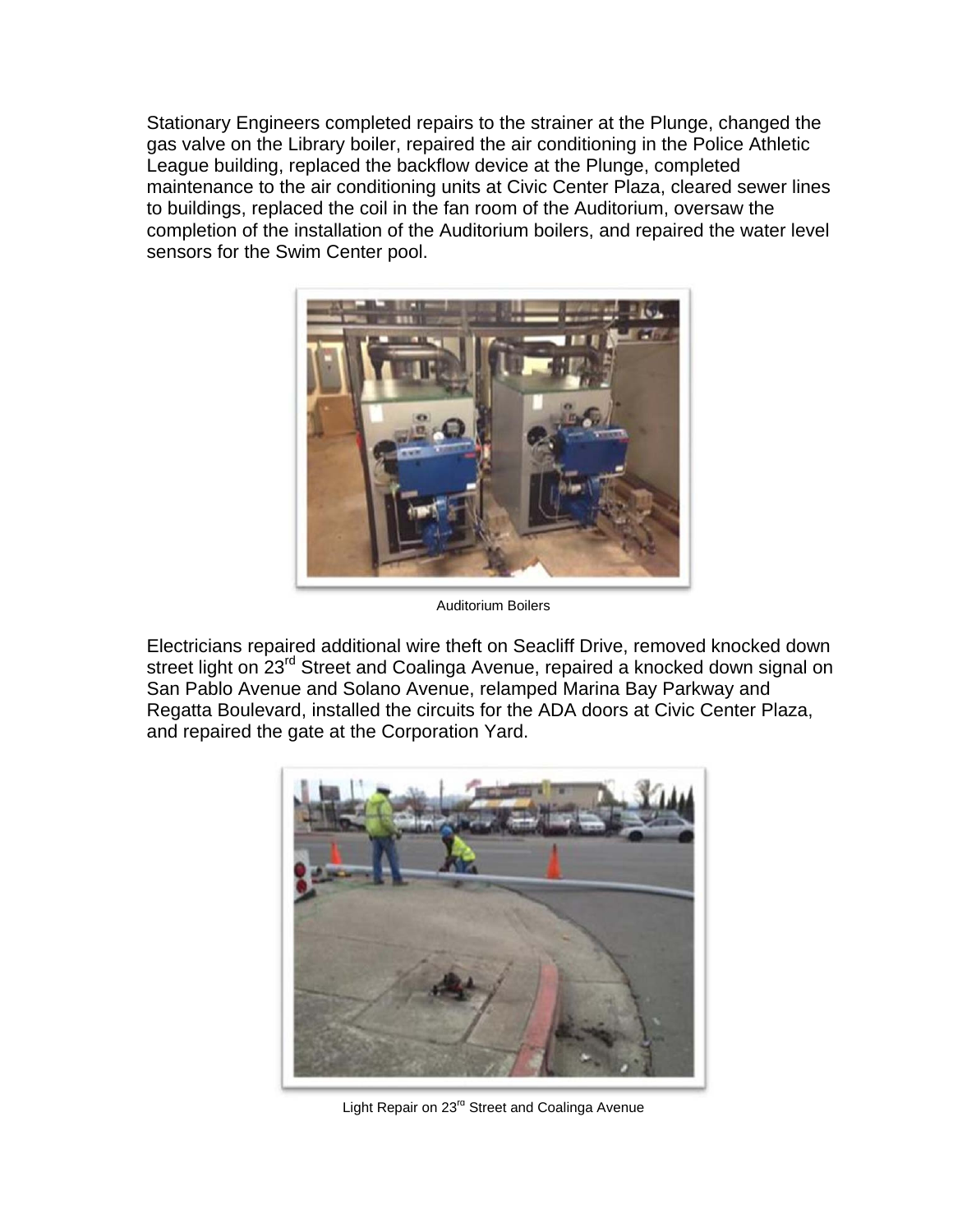Utility Workers cleaned carpets at Civic Center Plaza, replaced lighting fixtures and covers, and maintianed the 29 City-owned buildings.



Light Fixture Replacement

Parks and Landscaping Division: This week, crews continued with site preparation for the Kaboom! Project at Belding Garcia Park, held the Arbor Day Tree Planting event at Lucas Park, and planted 35 trees and laid mulch along Macdonald Avenue medians.



Arbor Day Tree Planting